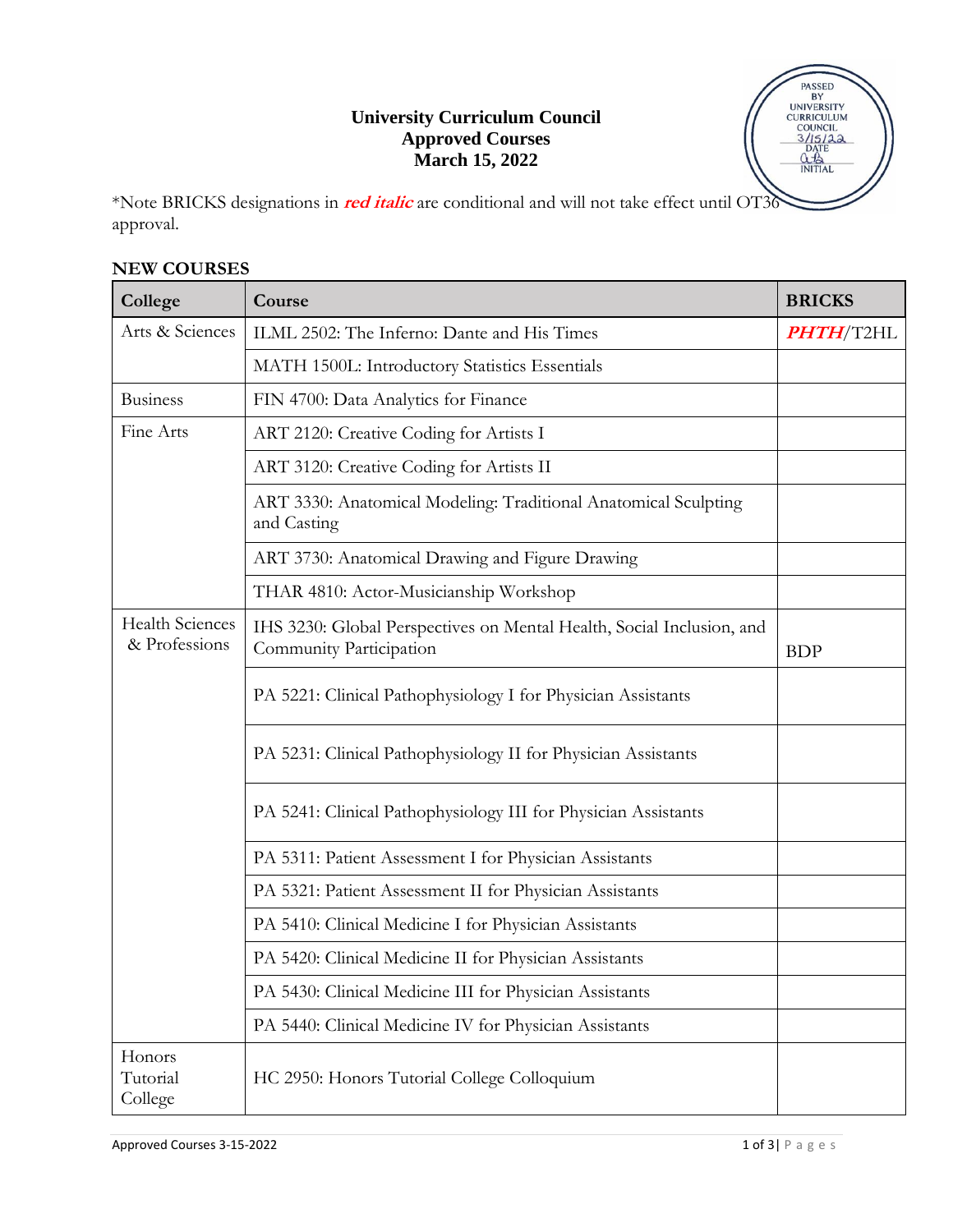## **COURSE CHANGES**

| College             | Course                                                           | <b>BRICKS</b>   | Changes                                                                                         |
|---------------------|------------------------------------------------------------------|-----------------|-------------------------------------------------------------------------------------------------|
| Arts &<br>Sciences  | AAS 2200: Introduction to Black Political<br>Economy             | ACNW/<br>[T2SS] | LOs; remove prereqs; add<br>Course Topics info,<br><b>BRICKS</b> component                      |
|                     | ENG 1100: Crossing Cultures with Text                            | [FIE/ PHTC]     | Name (from "<br>Culture"), description                                                          |
|                     | ET 2905 / HIST 2905: History of Technology<br>in Society         | [ACNW]          | Name (from "Technology in<br>World History"),<br>description, LOs, topics;<br>add ET cross-list |
|                     | LING 6610: Second Language Listening and<br>Speaking             |                 | Name (from "Pedagogical<br>Phonology"), description,<br>LOs, prereqs; add Course<br>Topics info |
|                     | MATH 1101: Elementary Topics in<br>Mathematics I                 | [FQR]           | Prereqs                                                                                         |
|                     | MATH 1500: Introductory Statistics                               | [FQR]           | Prereqs                                                                                         |
|                     | MATH 4500/5500: Mathematical Statistics I                        |                 | Name (from "Theory of<br>Statistics"), description,<br>LOs; add texts, KGFs                     |
|                     | MATH 4510/5510: Mathematical Statistics II                       |                 | Name (from "Applied<br>Statistics"), description,<br>LOs; add texts, KGFs                       |
|                     | SOC 4950: Sociology Capstone                                     | [Cap]/BLD       | Description, LOs; add<br>Course Topics info,<br><b>BRICKS</b> component                         |
| <b>Business</b>     | FIN 3200: Financial Statement Analysis and<br>Financial Modeling |                 | Prereqs                                                                                         |
|                     | FIN 3270: Financial Markets and Institutions                     |                 | Prereqs                                                                                         |
|                     | FIN 3410: Investments                                            |                 | Prereqs                                                                                         |
| Heritage<br>College | OCOM 6011: Health Systems Science 3                              |                 | Name (from<br>"Interprofessional Care")                                                         |
| Patton<br>College   | EDTE 6160: Managing and Monitoring<br><b>Student Learning</b>    |                 | Description, LOs; remove<br>prereqs; add Course Topics<br>info                                  |
|                     | EDTE 6670: Teacher as Action Researcher                          |                 | Description, LOs; add<br>Course Topics info                                                     |
| Scripps<br>College  | MDIA 2700: Video and Audio Field<br>Production                   |                 | Description, LOs, prereqs,<br>Course Topics info                                                |